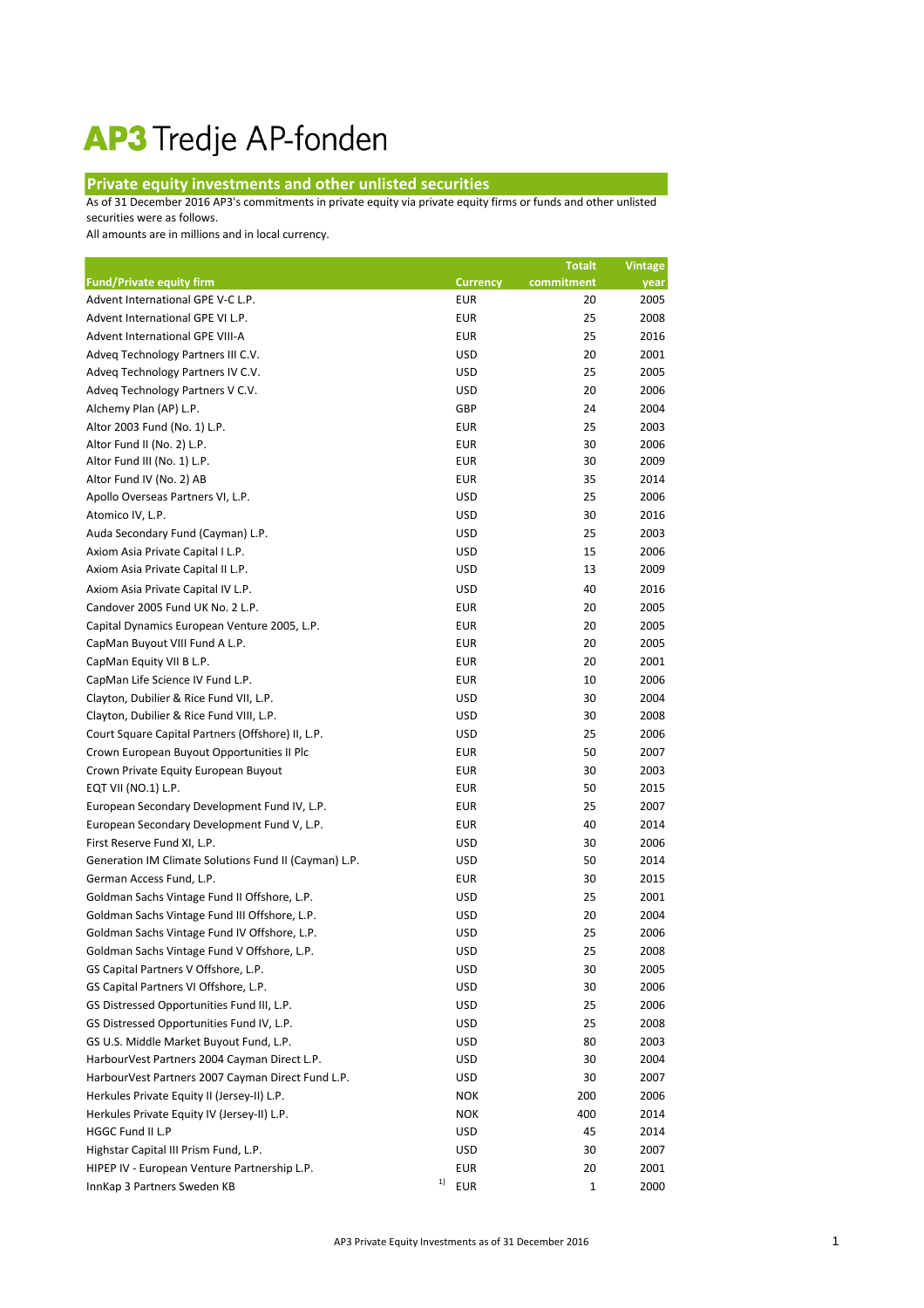|                                                  |                 | <b>Totalt</b> | <b>Vintage</b> |
|--------------------------------------------------|-----------------|---------------|----------------|
| <b>Fund/Private equity firm</b>                  | <b>Currency</b> | commitment    | year           |
| InnKap 4 Partners L.P.                           | <b>EUR</b>      | 20            | 2006           |
| IT Provider Fund IV KB                           | <b>SEK</b>      | 200           | 2002           |
| Kelso Investment Associates VII, L.P.            | <b>USD</b>      | 25            | 2004           |
| Kelso Investment Associates VIII, L.P.           | <b>USD</b>      | 30            | 2007           |
| Kelso Investment Associates IX, L.P.             | <b>USD</b>      | 50            | 2015           |
| Keyhaven Capital Partners I, L.P.                | <b>EUR</b>      | 25            | 2003           |
| Keyhaven Capital Partners II, L.P.               | <b>EUR</b>      | 25            | 2006           |
| Keyhaven Capital Partners III, L.P.              | <b>EUR</b>      | 20            | 2009           |
| Lexington Capital Partners VI-B (Offshore), L.P. | <b>USD</b>      | 30            | 2005           |
| Litorina Kapital III L.P.                        | <b>SEK</b>      | 150           | 2007           |
| LLCP Co Invetment Fund                           | <b>USD</b>      | 50            | 2015           |
| MCP Opportunity Secondary Program III, L.P.      | <b>EUR</b>      | 25            | 2015           |
| New Mountain Partners IV L.P.                    | <b>USD</b>      | 50            | 2014           |
| Newbury Equity Partners I (Cayman), L.P.         | <b>USD</b>      | 30            | 2006           |
| Newbury Equity Partners II, L.P.                 | <b>USD</b>      | 25            | 2010           |
| Northzone VII L.P.                               | <b>EUR</b>      | 25            | 2014           |
| Northzone VIII L.P.                              | <b>EUR</b>      | 25            | 2016           |
| Oak Hill Capital Partners II (Cayman), L.P.      | <b>USD</b>      | 25            | 2004           |
| Oak Hill Capital Partners III, L.P.              | <b>USD</b>      | 30            | 2007           |
| Pacific Equity Partners V-C                      | <b>AUD</b>      | 50            | 2015           |
| Pantheon Asia Fund IV Ltd                        | <b>USD</b>      | 15            | 2006           |
| Pantheon Asia Fund V, L.P.                       | <b>USD</b>      | 15            | 2007           |
| Paul Capital Top Tier Investments II Int Ltd     | <b>USD</b>      | 30            | 2002           |
| Paul Capital Top Tier Investments III Int Ltd    | <b>USD</b>      | 30            | 2005           |
| Paul Capital Top Tier Investments IV Int Ltd     | <b>USD</b>      | 30            | 2007           |
| PineBridge Vantage Capital, L.P.                 | <b>USD</b>      | 30            | 2005           |
| Priveq Investment Fund III KB                    | <b>SEK</b>      | 200           | 2005           |
| RCP Fund IV Feeder, Ltd                          | <b>USD</b>      | 15            | 2006           |
| RCP Fund V Feeder, Ltd                           | <b>USD</b>      | 15            | 2007           |
|                                                  |                 |               |                |
| RCP Fund VI Feeder, Ltd                          | <b>USD</b>      | 15            | 2008           |
| RCP Fund VII Feeder, Ltd                         | <b>USD</b>      | 15            | 2009           |
| RCP Fund IX Feeder, Ltd                          | <b>USD</b>      | 25            | 2014           |
| RCP Fund X Feeder, L.P.                          | <b>USD</b>      | 25            | 2015           |
| Rhône Offshore Partners II L.P.                  | <b>USD</b>      | 20            | 2002           |
| <b>Standout Capital I AB</b>                     | <b>SEK</b>      | 200           | 2016           |
| StepStone International Investors II L.P.        | <b>EUR</b>      | 20            | 2004           |
| Sustainable Technologies Fund I L.P.             | <b>EUR</b>      | 15            | 2007           |
| Swedestart Tech KB                               | <b>SEK</b>      | 80            | 2000           |
| Valedo Partners Fund I AB                        | <b>SEK</b>      | 200           | 2006           |
| Warburg Pincus Private Equity IX, L.P.           | <b>USD</b>      | 30            | 2005           |
| Warburg Pincus Private Equity VIII, L.P.         | <b>USD</b>      | 35            | 2001           |
| Warburg Pincus Private Equity X, L.P.            | <b>USD</b>      | 30            | 2007           |
| Warburg Pincus Private Equity XI, L.P.           | <b>USD</b>      | 50            | 2013           |
| Warburg Pincus Private Equity XII-E, L.P.        | <b>USD</b>      | 45            | 2015           |
| VenCap 10 US Class Ltd                           | <b>USD</b>      | 25            | 2004           |
| VenCap 12 Limited                                | <b>USD</b>      | 29            | 2007           |
| VenCap 6 LLC                                     | <b>USD</b>      | 26            | 1997           |
| Verdane Capital V B K/S                          | <b>SEK</b>      | 100           | 2005           |
| Verdane Capital VI K/S                           | <b>SEK</b>      | 150           | 2006           |
| Verdane Capital VII K/S                          | <b>SEK</b>      | 150           | 2009           |
| Verdane Capital VIII K/S                         | <b>SEK</b>      | 300           | 2013           |
| Verdane Capital IX                               | <b>SEK</b>      | 300           | 2016           |
| Welsh, Carson, Anderson & Stowe XII L.P.         | <b>USD</b>      | 50            | 2015           |
| Wilshire Asia Private Markets Fund VII, L.P.     | <b>USD</b>      | 15            | 2006           |
| Wilshire Asia Private Markets Fund VIII, L.P.    | <b>USD</b>      | 15            | 2008           |
| Vitruvian Investment Partnership I L.P.          | <b>EUR</b>      | 25            | 2007           |

1) Holdings aquired on the secondary market.